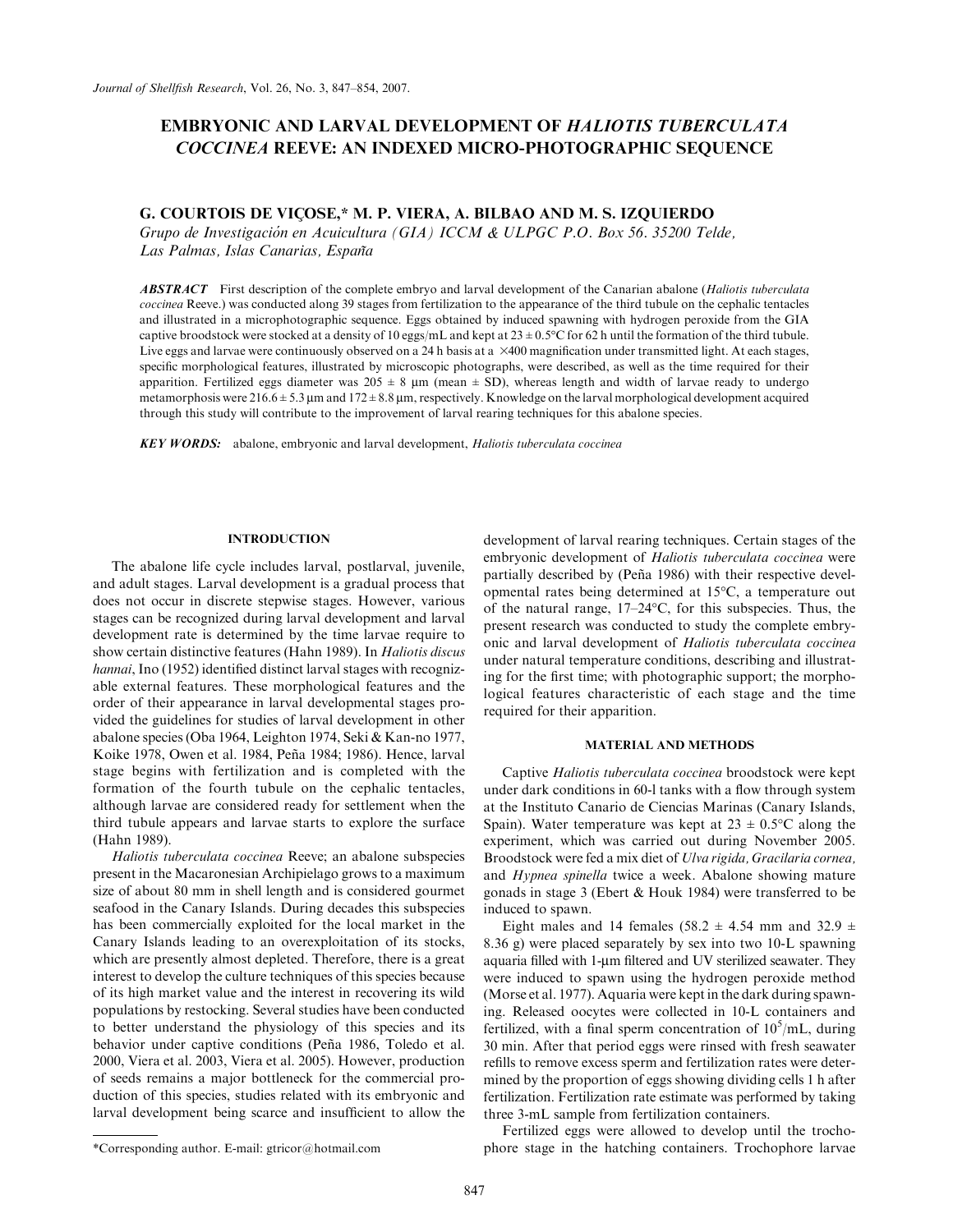were reared at a density of 10 larvae/ml in 70-1 flow-through larval rearing tanks filled with 1µm filtered and UV sterilized seawater.

Observation of embryo and larval development was carried out under transmitted light with a Leitz DMRBE microscope (Leica, Wetzler, Germany) at a magnification of  $\times$ 400. The study started immediately after fertilization and was continuous for the next 62 h. All observations were performed with pooled larvae in 5-L containers until the appearance of the third tubule on cephalic tentacles. Time required by the larvae to reach each stage was recorded. Pictures were taken with a digital camera (Evolt, E-300, Olympus) attached to the microscope. Egg diameter and larvae's length and width were measured from photographs.

#### **RESULTS**

Spawning was achieved in 2 h for females whereas it took 1 h 30 min for the males. General fertilization rate, recorded one hour after fertilization, during the experiment was  $77\% \pm 3.6\%$ .

Haliotis tuberculata coccinea eggs were dark violet, whereas the larvae showed an orange-yellowish foot, velum, and cephalic tentacles and a violet-colored visceral mass. The average size of unfertilized eggs was  $196 \pm 8$  µm. After fertilization, egg size increased up to  $205 \pm 8$  µm and it did not change for the rest of the prehatching period. Length and width of the free swimming trochophore larvae were  $166.6 \pm 7.6$ and  $124.7 \pm 4.75$ , respectively. From the larval shell completion stage until the apparition of the third tubule on the cephalic tentacles larval size was constant with a length of  $216.6 \pm 5.3 \text{ µm}$ and a 102 width of  $172 \pm 8.8$  um.

Thirty-nine distinct, consecutive, larval stages, with recognizable external features, were observed from fertilization until the apparition of the third tubule on the cephalic tentacles. Table 1 shows the time required by eggs and larvae to reach each larval stage at a water temperature of  $23 \pm 0.5$ °C. Twenty- five min after fertilization (stage 1), the first polar body was discharged (stage 2) followed by the discharge of the second polar body (stage 3) (Fig. 1 A&B). Cleavage began after discharge of the polar bodies, the first and second one being along the vertical axis of the egg (stages  $4&5$ ) and the third in the horizontal plane just above the axis (Fig. 1 C&D). At the third division, micromeres and macromeres could be differentiated and egg development progressed to the gastrula with cell cleavage being total, unequal and spiral (stages 6–11) (Fig. 2 A to D and Fig. 3 A). At stage 12, cilia grew along the top of the embryo and began beating, causing the rotation of the embryo within the egg membrane (Fig. 3 B). The stomodeum appeared at stage 13 and the prototrochal girdle with its cilia were completely formed during stage 14 (Fig. 3 C&D). At this stage, the embryo could be identified as a trochophore like larva insitcde the egg. Then, the egg membrane became thinner and larvae started to move more intensively inside the egg, finally bursting the egg membrane with the help of the apical cilia, causing the hatch out and starting to swim (stage 15) (Fig. 4 A).

Swimming trocophora larvae swam in groups forming spirals from the bottom of the container up to the water surface. Soon after hatch-out, the larval shell began to be secreted at the back of the larvae (stage 16) (Fig. 4 B). Larval development continued with the flattening of the apical region and the completion of the velum presenting cilia (stage 17) (Fig. 4 C),

TABLE 1.

| Larval development rate of H, tuberculata coccinea |  |
|----------------------------------------------------|--|
| at $23 \pm 0.5^{\circ}$ C.                         |  |

| Sequence       | <b>Larval Development Stage</b>                   | Time (h) |
|----------------|---------------------------------------------------|----------|
| 1              | Fertilization.                                    | 0.00     |
| $\overline{c}$ | Discharge of first polar body.                    | 0.25     |
| 3              | Discharge of second polar body.                   | 0.39     |
| 4              | First cleavage (2 cells).                         | 0.49     |
| 5              | Second cleavage (4 cells).                        | 1.26     |
| 6              | Third cleavage (8 cells).                         | 1.32     |
| 7              | Fourth cleavage (12 cells)                        | 1.55     |
| 8              | Fifth cleavage (16 cells).                        | 2.00     |
| 9              | Morula.                                           | 2.30     |
| 10             | Blastula.                                         | 3.13     |
| 11             | Gastrula.                                         | 4.30     |
| 12             | Appearance of cilia forming the                   |          |
|                | prototrochal girdle.                              | 6.21     |
| 13             | Stomodeum.                                        | 7.22     |
| 14             | Complete formation of prototochal                 |          |
|                | girdle and cilia.                                 | 8.20     |
| 15             | Trochophore larvae ready to hatch out.            | 9.11     |
| 16             | Larval shell formation.                           | 9.35     |
| 17             | Veliger larvae exhibiting flat apical region      |          |
|                | and completely developed velum with cilia.        | 11.45    |
| 18             | Appearance of larval retractor muscle.            | 15.20    |
| 19             | Appearance of integumental attachment to          |          |
|                | larval shell.                                     | 15.20    |
| 20             | Development of foot mass.                         | 15.20    |
| 21             | Appearance of eye spot.                           | 17.20    |
| 22             | Completion of larval shell.                       | 18.17    |
| 23             | 90 degree torsion of the cephalo-pedal mass.      | 18.38    |
| 24             | 180 degree torsion of cephalo-pedal mass.         | 21.29    |
| 25             | Spines at the end of metapodium and               |          |
|                | formation of operculum.                           | 22.38    |
| 26             | Operculum.                                        | 25.00    |
| 27             | Appearance of cilia on foot sole.                 | 26.29    |
| 28             | Vertical groove formation in velum.               | 30.20    |
| 29             | Appearance of propodium.                          | 36.10    |
| 30             | Appearance of cilia on propodium.                 | 39.00    |
| 31             | Appearance of cephalic tentacles.                 | 40.20    |
| 32             | Appearance of cilia in mantle cavity up           |          |
|                | to the anterior edge of the velum.                | 43.00    |
| 33             | Appearance of apophysis on propodium.             | 47.50    |
| 34             | Formation of epipodal tentacles.                  | 52.32    |
| 35             | Appearance of otolith.                            | 53.20    |
| 36             | Appearance of spines on cephalic                  |          |
|                | tentacles.                                        | 54.20    |
| 37             | Protrusion of snout underneath the velum.         | 54.40    |
| 38             | Appearance of two tubules on cephalic             |          |
|                | tentacles.                                        | 58.05    |
| 39             | Third tubule appearance on cephalic<br>tentacles. | 61.42    |
|                |                                                   |          |

larva being then identified as a veliger. The following steps in larval development consisted in the formation of the retractor muscle (stage 18) and the integumental attachment to the larval shell (stage 19) (Fig. 4 D). During stage 20, the foot mass started to protrude to the top of the shell and the eye spot appeared (stage 21) (Fig. 4 D) followed by the completion of the larval shell, which grew from dorsal to ventral, until covering the body just below the velum (stage 22) (Fig. 5 A). During torsion, the cephalo-pedal mass first rotated  $90^{\circ}$  (stage 23) (Fig. 5 A),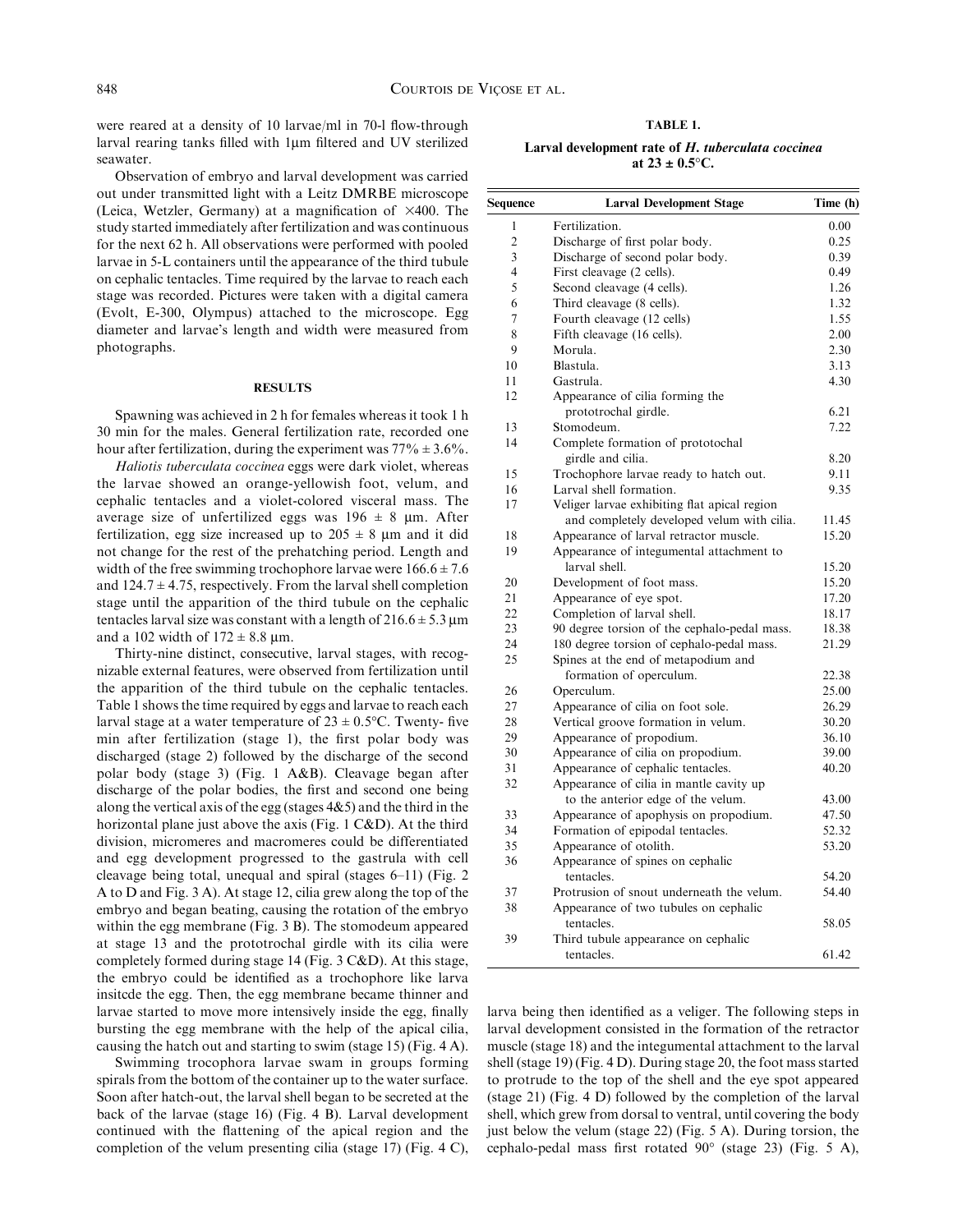

Figure 1. (A) Stage 1, Spermatozoids; Stage 2, discharge of first polar body. (B) Stage 3, discharge of second polar body. (C) Stage 4, first cleavage (2 cells). (D) Stage 5, second cleavage (4 cells).

followed by the rotation of the region to become mouth and foot, until finally reaching a 180° rotation from its original position (stage 24) (Fig. 5 B). After torsion, spines could be observed at the end of the metapodium (stage 25) as well as a developed operculum (stage 26) (Fig. 5 C). At that moment, the cephalo-pedal mass could be retracted into the shell that would be closed by the operculum. In succession, fine cilia developed on the foot sole and began beating (stage 27) (Fig. 5 D), a



Figure 2. (A) Stage 6, third cleavage (8 cells). (B) Stages 7 and 8, fourth and fifth cleavages (12–16 cells). (C) Stage 9, Morula. (D) Stage 10, Blastula.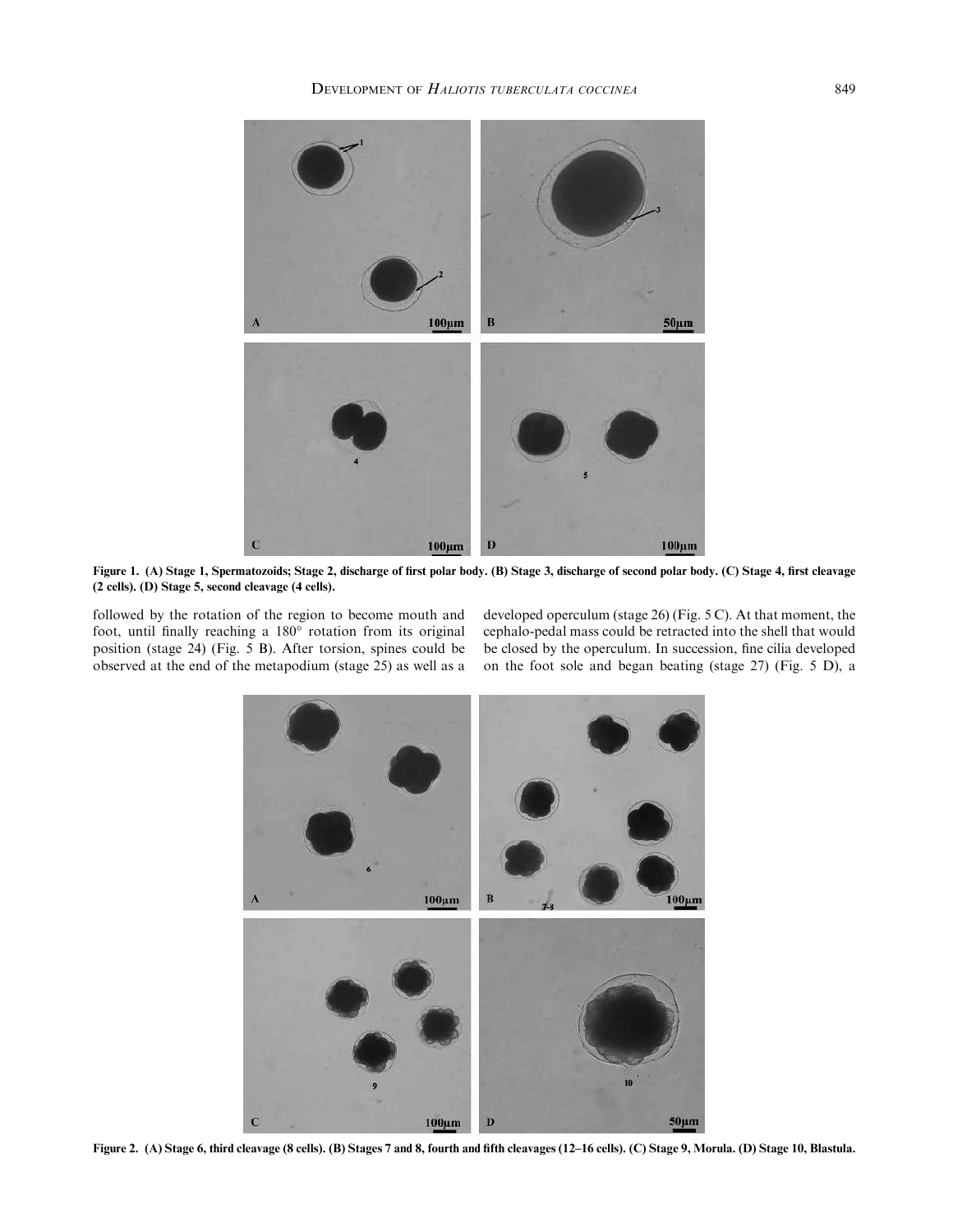

Figure 3. (A) Stage 11, gastrula. (B) Stages 12, appearance of cilia forming the prototrochal girdle. (C) Stage 13, stomodeum. (D) Stage 14, complete formation of prototochal girdle and cilia.

groove appeared in the velum (stage 28), the propodium got formed (stage 29) with cilia growing on it (stage 30), and a cephalic tentacle developed on the velum (stage 31) (Fig. 6 A&B). Cilia appeared in the mantle cavity and began beating (stage 32) (Fig. 6 C). Apophysis could be observed on the propodium (stage 33) (Fig. 6 D) and a pair of epipodal tentacles



Figure 4. (A) Stage 15, trochophore larvae ready to hatch out. (B) Stages 16, larval shell formation. (C) Stage 17, veliger larvae exhibiting flat apical region and completely developed velum with cilia. (D) Stage 18, appearance of larval retractor muscle. Stage 19, appearance of integumental attachment to larval shell. Stage 20, development of foot mass. Stage 21, appearance of eye spot.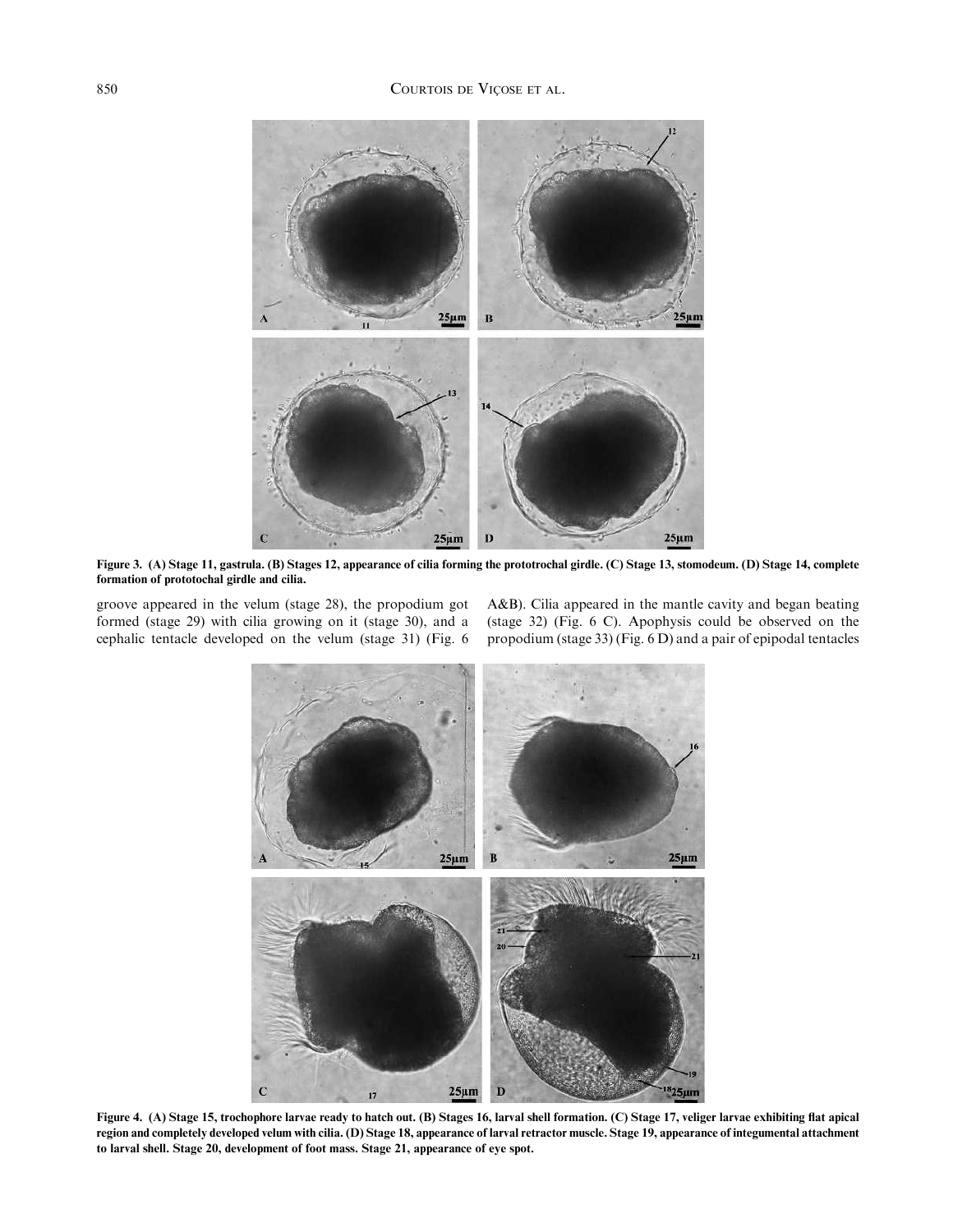

Figure 5. (A) Stage 22, completion of larval shell. Stage 23, 90-degree torsion of the cephalo-pedal mass. (B) Stage 24, 180-degree torsion of cephalopedal mass. (C) Stage 25, spines at the end of metapodium and formation of operculum. Stage 26, operculum. (D) Stage 27, appearance of cilia on foot sole.

formed on both side of the foot (stage 34) (Fig. 7 A). From this point larvae started exploring the surface with their foot but did not stop their swimming behavior considering they had not shed their velum, no suitable settlement substrate being present. The otolith appeared (stage 35), then short spines appeared on the cephalic tentacles (stage 36), followed by the snout protrusion from underneath the velum (stage 37) (Fig. 7 B to D). Two tubules appeared on the cephalic tentacles (stage 38) followed by the apparition of a third tubule on the cephalic tentacles (stage 39) (Fig. 8 A&B).

## DISCUSSION

The time required by H. tuberculata coccinea to start spawning in this study is in agreement with those observed by Peña (1986). Eggs and larvae colors reported among abalone species vary among species of Haliotis genus. For instance H. rufescens, H. cracherodii, H walallensis, H. assimilis, and H. kamtschatkana have dark green eggs and green larvae, whereas H. fulgens, H. sorenseni, and H. corrugate produce brown,

beige, and olive eggs, respectively; and larvae color reflect those egg pigments (Hahn 1989). Pigmentation of H. tuberculata coccinea eggs was dark violet as stated by Peña (1986). However, the colors described by Peña (1986) for trochophore and veliger larvae, violet-colored foot, velum and cephalic tentacles and an orange-yellowish-colored visceral mass, are opposite to the ones observed in the present study.

Size of fertilized abalone eggs also varies from species to species. Diameter of H. tuberculata coccinea eggs observed in this study (205  $\pm$  8 µm) was nearly the double of the one found by (Peña, (1986) (102.8  $\pm$  0.82) for the same abalone species but similar to the one of H. rubra (200  $\mu$ m) (Harrison & Grant 1971), H. sorenseni (200  $\mu$ m) (Leighton 1972), and H. tuberculata (210  $\mu$ m) (Koike 1978). The size of trochophore and veliger also varies depending on the abalone species. The length and width of H. tuberculata coccinea larvae, found varied from the ones reported in the literature for other species, and were also different from the ones reported by Peña, (1986) who observed  $201 \times 160 \text{ }\mu\text{m}$ trochophore larvae and  $264 \times 206$ -um larvae having completed their larval shell. These differences could be attributed to distinct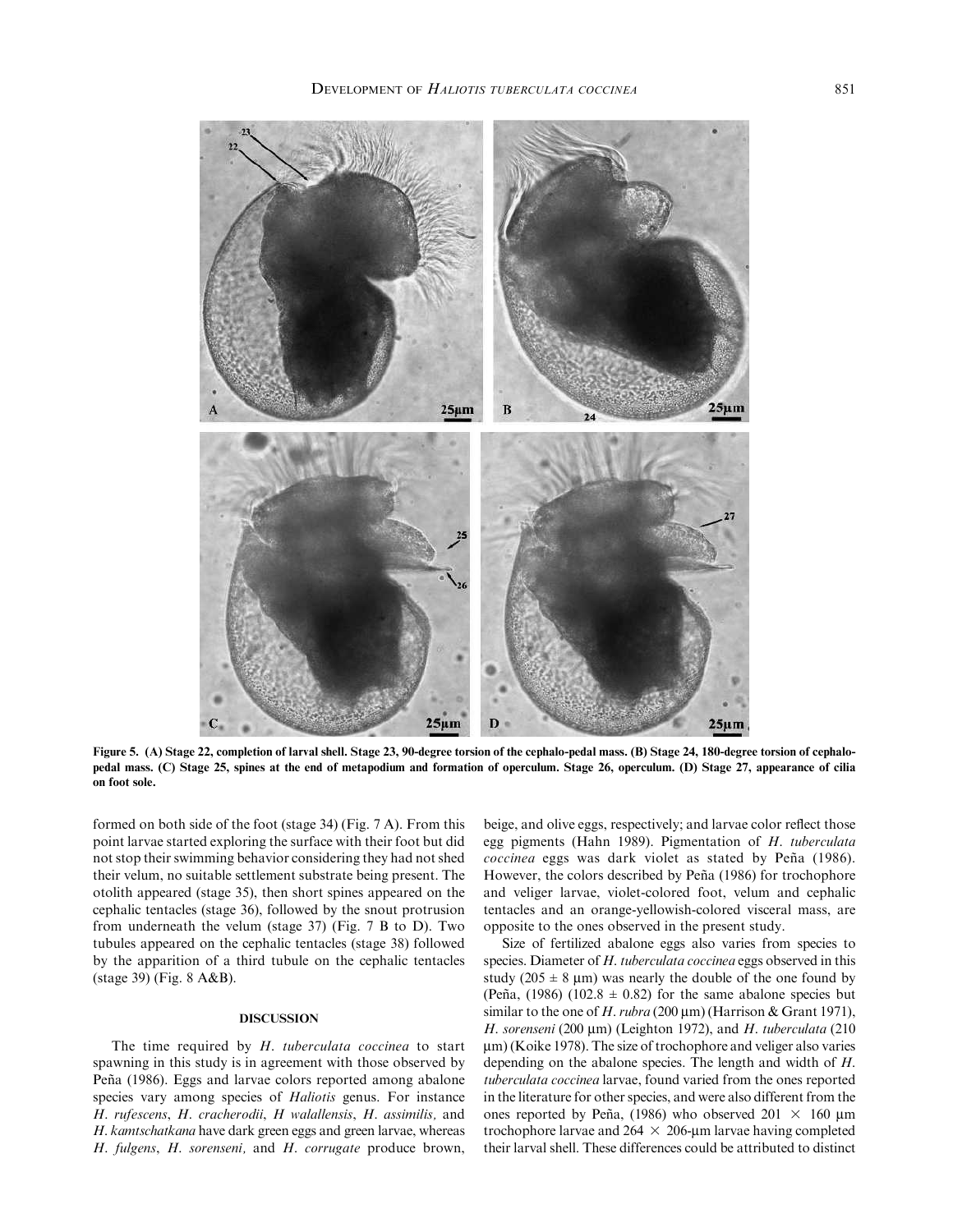

Figure 6. (A) Stage 28, vertical groove formation in velum. (B) Stage 29, appearance of propodium. Stage 30, appearance of cilia on propodium. Stage 31, appearance of cephalic tentacles. (C) Stage 32, appearance of cilia in mantle cavity up to the anterior edge of the velum. (D) Stage 33, appearance of apophysis on propodium.

broodstock feeding and conditioning temperatures as well as dissimilarities in broodstock size and age.

Previous studies on larval development of H. discus hannai (Seki & Kan-no 1977), H. sieboldii, H. discus (Ino 1952) and H. diversicolor supertexta (Oba 1964) showed that there were no differences in the development from fertilization to trochophore larvae, between these species. In this study we could confirm this statement, no differences in the development to the trochophore larvae having been observed in H. tuberculata coccinea comparing to the rest of the species. However from the trochophore larvae onward, differences were noticed.

Larval development of H. tuberculata coccinea, from trochophore stage to torsion differs to that of other species because the formation of the larval retractor muscle, the integumental attachment, and the development of the foot mass occurred simultaneously in the present species. Moreover the apparition of the eye spot was observed before torsion, earlier in the development in comparison with all the other abalone species. However like in H. discus hannai, H. sieboldii, H. discus, and H. diversicolor supertexta, the development of the operculum occurred in H. tuberculata coccinea after these stages.

Many differences were noted from torsion to metamorphosis. As in *H. discus hannai* and *H. asinina* (Sawatpeera et al. 2001), larval shell of H. tuberculata coccinea was completed before torsion occurred. Conversely in H. sieboldii Ino (1952) found that torsion occurred before larval shell completion. In  $H$ . tuberculata coccinea, similarly to  $H$ . asinina, cilia in the mantle cavity were seen after the formation of the first epipodal tentacle whereas the contrary was observed in H. discus hannai and the first epipodal tentacle could only be observed after metamorphosis in H. gigantea.

Otolith could be observed after the formation of the first epipodal tentacle contrary to the reverse order reported in H. tuberculata. Seki and Kan-no (1977) found that snout protrusion and ciliary process on the roof of the mantle cavity happened before the formation of the third tubule on the cephalic tentacles. In agreement with their finding this study confirm a similar order of appearance in H. tuberculata coccinea as opposed to Sawatpeera, et al. (2001) who found that they form after the apparition of the third tubule on the cephalic tentacles in H. asinina. In H. tuberculata ciliary process on the roof of the mantle cavity could only be observed after metamorphosis.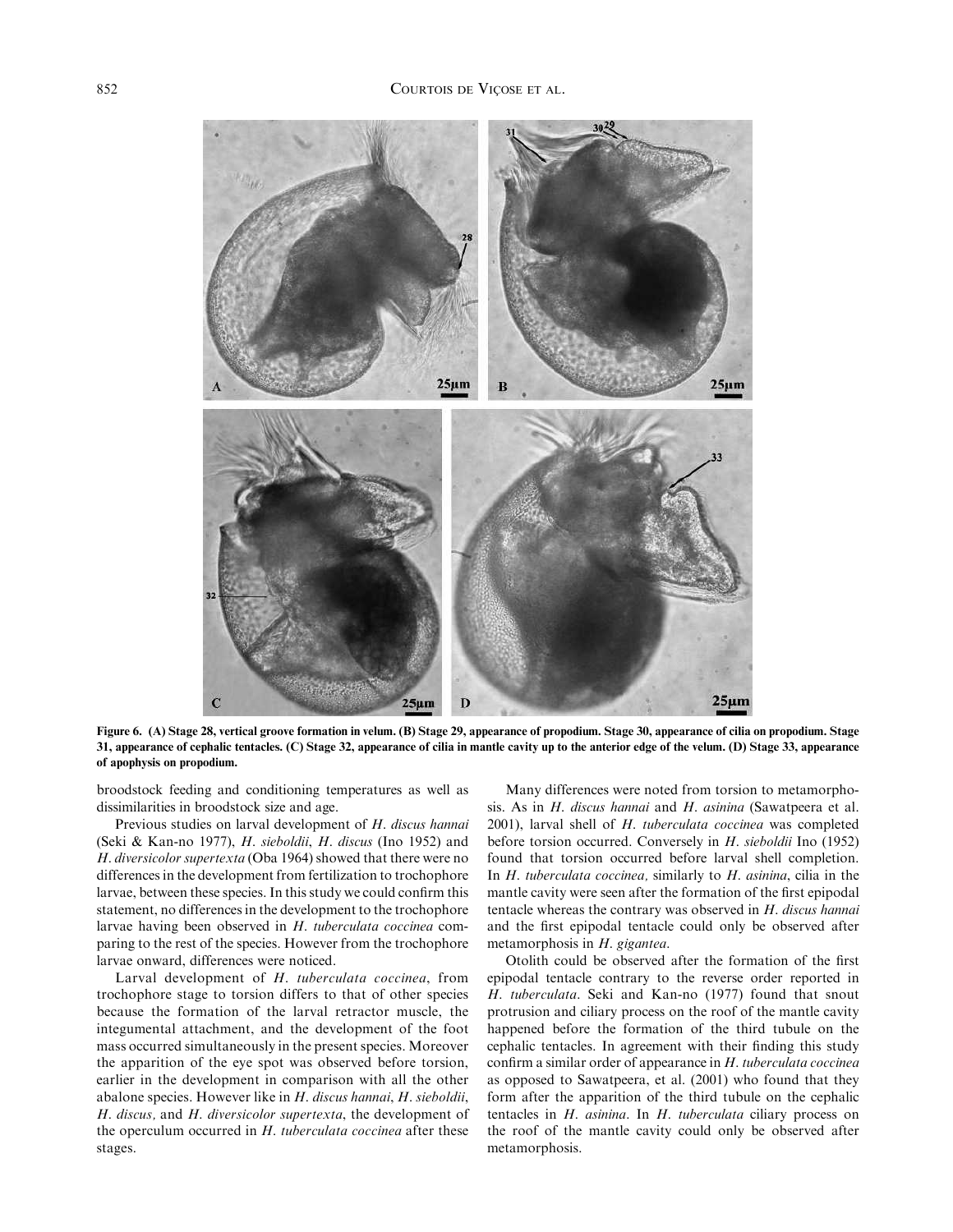

Figure 7. (A) Stage 34, formation of epipodal tentacles. (B) Stage 35, appearance of otolith. (C) Stage 36, appearance of spines on cephalic tentacles, (D) Stage 37, protrusion of snout underneath the velum.

Finally the fact that development rate is only partially described for several abalone species summed to the fact that larval development were studied at different water temperature for different species did not allow the comparison of all

reported morphological features between species. Nevertheless the comparison between specific developmental stages such as hatch out and torsion could provide a general tendency about time required for H. tuberculata coccinea development



Figure 8. (A) Stage 38, appearance of two tubules on cephalic tentacles. (B) Stage 39, third tubule appearance on cephalic tentacles.